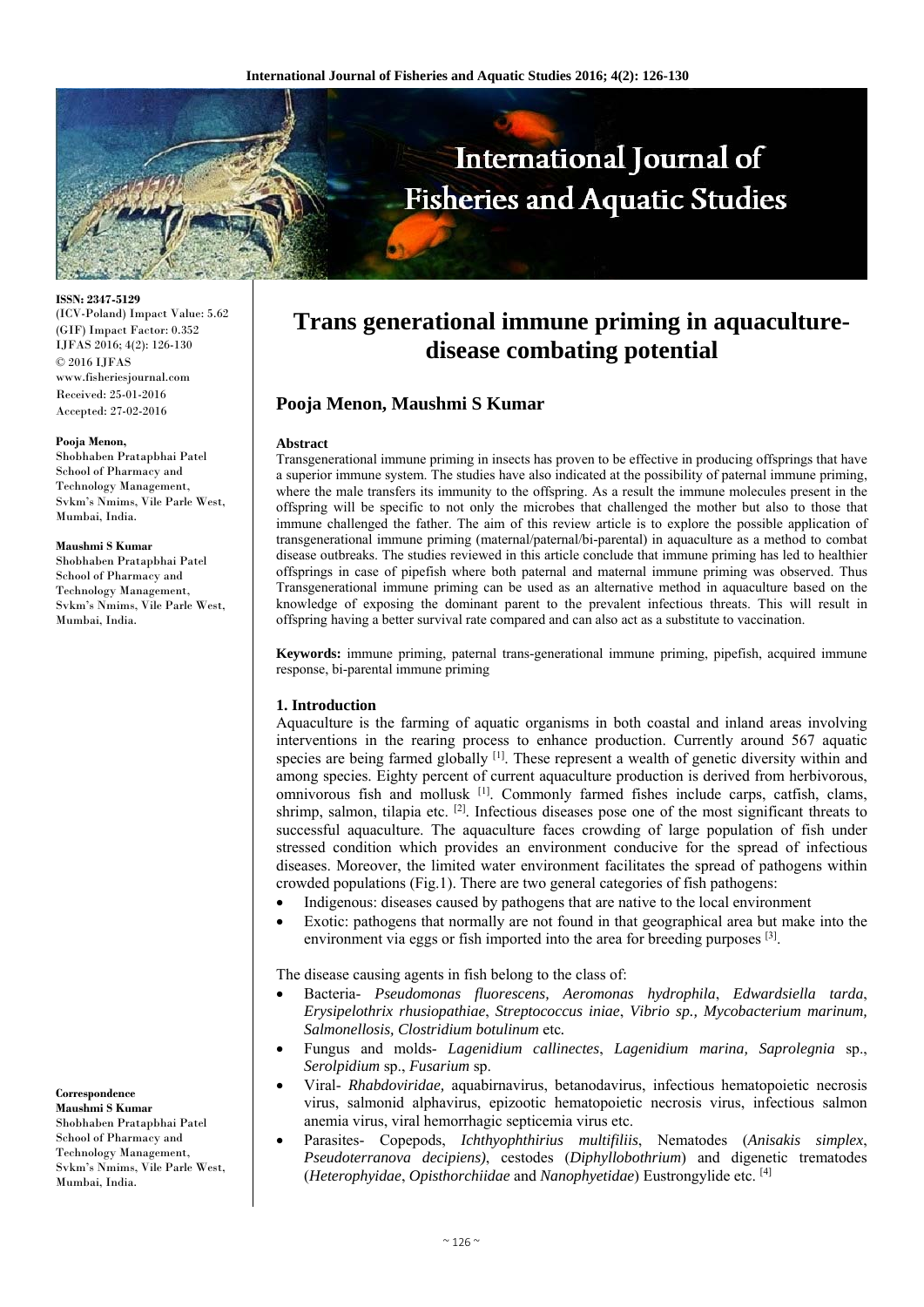Some of the commonly employed methods to control infections are use of approved drugs and vaccines along with good management practices like sufficient water flow and avoidance of overcrowding. However vaccinations and drugs aren't effective against all types of pathogens due to the emergence of drug resistant species.



Fig 1: Factors contributing to infections

Some agencies in countries like USA mandate periodic testing of the aquaculture population to ensure that they are disease free. The facility is also tested to ensure there is no pathogen infestation indigenous or exotic. Importation to the area or movement within the area is restricted to fish and fish eggs that have been certified to be free of these pathogens [3]. Invertebrates show immune memory and are more resistant to pathogen infection following previous exposure. This form of memory in an invertebrate is termed as 'immune priming', which is broadly defined as increased protection to a pathogen following previous exposure to a pathogen or an immune elicitor [5-7]. Trans- generational immune priming is the phenomenon in which the offsprings develop immunity against the microbes that immune challenged its parents without actually being exposed to the microbes themselves. While most of these studies focus on maternal transgenerational immune priming, there is now evidence that paternal transgenerational immune priming can occur [9]. Immunostimulants, vaccinations, antibiotics etc. are presently being used for enhancing the immunity of the aquaculture population and decreasing instances of disease in fish. In this article we focus on using Immunomodulation techniques,

chiefly immune priming in fish as a possible method to enhance the innate immunity of the aquaculture population [8]. This article investigates the application of maternal and paternal trans-generational immune priming in boosting the immunity of the offspring.

## **2. Fish Immune System**

The fish defense system is basically similar to that described in mammals but there are some physiological differences; the most important one is that in fishes the major lymphoid organs are the head and the kidney as they lack bone marrow and lymph nodes [10, 11]. The immune system is traditionally divided into innate and adaptive/ acquired. However recent studies show that these two systems are not independent of each other [12-15].

The relationship between the two is as follows:

The immune system of fish and mammals are different. Table 1 summarizes some of the differences between mammalian and fish immune system.

It can be concluded from Fig. 2 that the acquired immune response (AIR) depends on the innate immune system i.e. the innate immune system plays a key role in development of the acquired immune response. Table 1 re-iterates the same point that fishes rely more on the innate immune system and their memory response is weak. It can thus be concluded that augmenting the innate immunity of a fish may lead to a higher disease resistance in that fish.



Fig 2: Immune Activation<sup>[10]</sup>.

|  |  |  |  | Table 1: Immune system differences [16]. |  |
|--|--|--|--|------------------------------------------|--|
|--|--|--|--|------------------------------------------|--|

| <b>Features</b>        | Fish                                                                           | <b>Mammal</b>              | <b>Conclusion</b>                                                     |  |
|------------------------|--------------------------------------------------------------------------------|----------------------------|-----------------------------------------------------------------------|--|
| Ig isotypes            | IgM, IgD, IgM, IgA, IgD, IgE, IgG IgM,<br>IgX/IgR, IgW, NAR(C), IgM redox form | IgM, IgA,<br>IgD, IgE, IgG | Fish rely more on innate immunity                                     |  |
| Non-specific diversity | Multiple C3 isoforms                                                           | No C3                      | Specialization to bind specific surfaces and to increase              |  |
|                        |                                                                                | isoforms                   | efficiency to eliminate immunogens in case of fish [17].              |  |
| Antibody Affinity      | Low                                                                            | High                       | Mammals have higher immunity                                          |  |
| Antibody Response      | Slow                                                                           | Fast                       | Mammals have a fast responding immune system                          |  |
| Memory Response        | Weak                                                                           | Strong                     | The adaptive immune system is stronger in mammals<br>compared to fish |  |

#### **3. Immune priming**

Increased immune protection following early exposure to bacteria has been found both later in life (within generation priming) and in the next generation (transgenerational priming) in a number of invertebrates. However, it is unclear how immune priming occurs in response to different parasites,

including viruses [18].

Transgenerational priming can occur maternally or/and paternally in the case of insects. This process can transfer information from the environment experienced by the parents and can adaptively change their offspring's phenotype without altering its genomic sequence. Therefore, if parasites are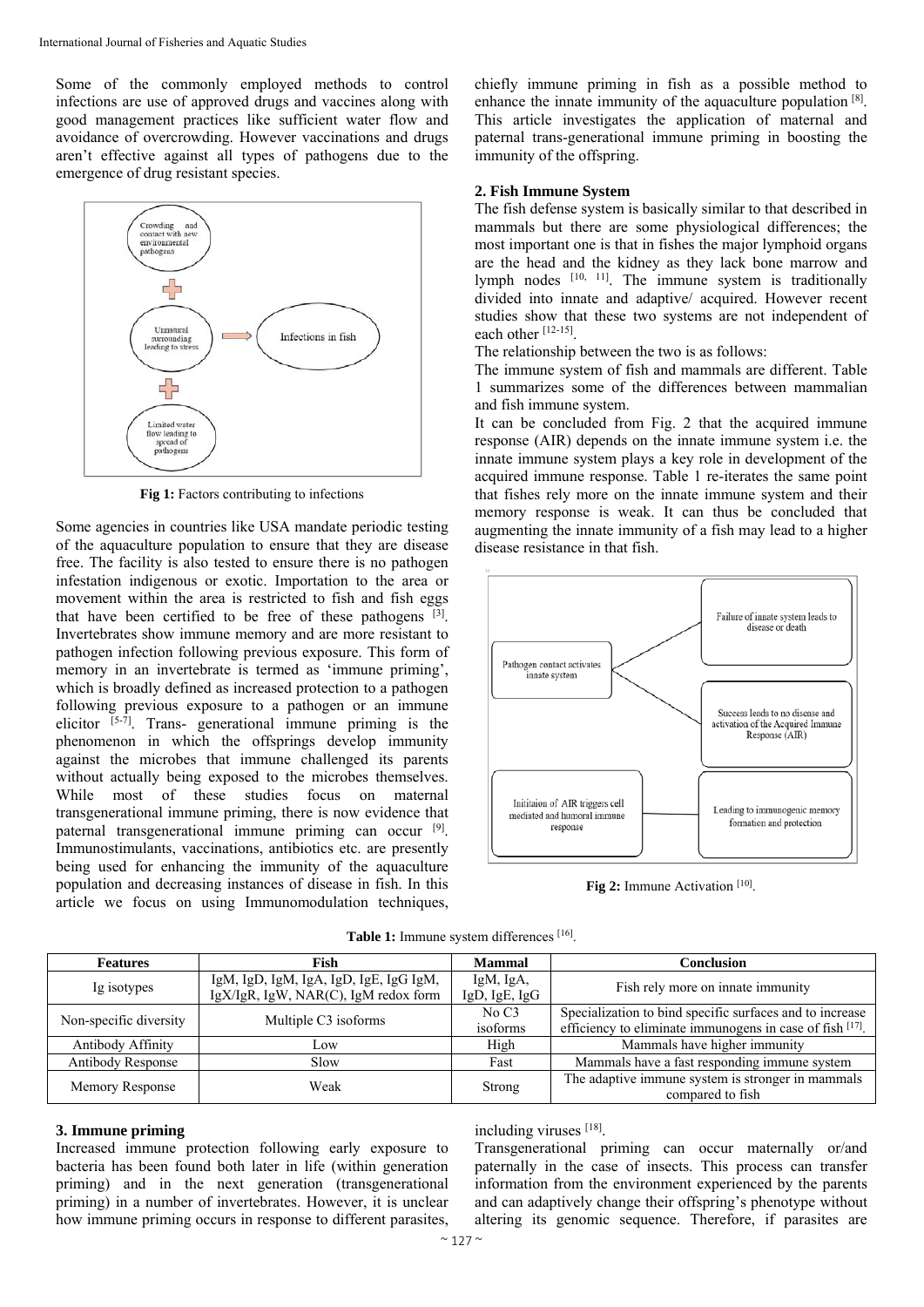prevalent in the parental environment and offspring are likely to experience the same conditions, the offspring is protected against the same or similar infections from birth itself [19-25].

### **3.1. Immune priming in insects**

The effect of maternal and paternal immune priming was studied in insects by Roth O in 2010. In the study, Red flour beetle (*Tribolium castaneum*) was exposed to two bacteria species, namely *E. coli* (DSM No. 498) and *B. thuringiensis* (DSM No. 2046) and their off springs were studied for immunity to these bacteria <sup>[26]</sup>. The study population was divided into 2 groups of 4 sub-groups where each group was exposed to one bacteria. The subgroups were as follows:

- 1- Both sexes were exposed to the bacteria.
- 2- Male was exposed and female unexposed
- 3- Female exposed and male unexposed
- 4- Both sexes unexposed.

The offspring of both the test groups were separated gender wise and were exposed to the bacteria that their parents were exposed to in the initial stage of the study. These offspring were then mated and their offspring were exposed to the same bacteria as their parents. The fertility rate, offspring survival rate, phenol oxidase activity and antimicrobial activity was measured in the offspring to study the extent of priming. Results showed that survival rate was higher in offspring where the parents were exposed to the bacteria to which the offspring were later exposed. Phenol oxidase activity was observed to have been up regulated in the case of offspring from the subgroup where the father was exposed and mother was unexposed in case of *B. thuringiensis*. In case of *E.coli* exposed father, the antimicrobial activity was found to have been down regulated. Fertility was lower in case of offspring where only the father was exposed and mother was unexposed. It was concluded that

- 1. If maternal immune priming based on transfer of substances via the eggs as has been shown in bumblebees, we could assume this investment to be costly for the female rather than the offspring.
- 2. Paternal immune priming that is likely to rely on epigenetic changes. Thus the offspring which has to invest would hence likely not induce high costs on the paternal side but mainly for the offspring which consequently have to invest into an up-regulated immune defense.
- 3. The parasitic experience of both parents transferred can possibly result in offspring better adapted to the local conditions; this would, especially in environmental conditions with high parasitic pressure, improve the fitness of sexually reproducing individuals' significantly.

This study was the first to prove that paternal immune priming also occurs and it has the potential to improve overall health of the offspring [25, 26].

## **3.2. Immune priming in fish**

Maternal immune priming is also observed in birds and fish, however paternal immune priming in fish hasn't been given much thought. To understand immune priming via mother and father in fish it is important to know the modes of reproduction in fish. Table 2 explains the modes of reproduction in fish.

| Table 2: Modes of Reproduction in Fish [27, 28]. |  |  |  |  |  |
|--------------------------------------------------|--|--|--|--|--|
|--------------------------------------------------|--|--|--|--|--|

| Mode                                              | <b>Process</b>                                                                                                                                                                                                                                                                                                                                                                                                                              | <b>Examples</b>           | <b>Exposure</b>                                                                                                                |
|---------------------------------------------------|---------------------------------------------------------------------------------------------------------------------------------------------------------------------------------------------------------------------------------------------------------------------------------------------------------------------------------------------------------------------------------------------------------------------------------------------|---------------------------|--------------------------------------------------------------------------------------------------------------------------------|
| Oviparous                                         | The females lay the eggs and the males fertilize them by releasing<br>1.<br>sperm over the eggs.<br>The eggs are laid in a region specific to the species of fish known<br>2.<br>as the spawning grounds.<br>On hatching the larvae spend the first part of their life as<br>3.<br>zooplankton and are transported via sea currents to places where<br>they grow into adults. These places are called as a nursery                          | Herring                   | The offsprings are exposed to<br>the environments of the<br>spawning grounds and the<br>nursery.                               |
| Ovoviviparous<br>(Female bares)<br>the offspring) | The females retain the eggs in their body. The males bring the<br>1.<br>sperm into the female's body via a specialized fin in their body.<br>The eggs are retained in the body till the embryo is ready to hatch.<br>2.<br>The embryo receives all the nutrition via the egg yolk and is not<br>3.<br>connected to the mother via umbilical cord.                                                                                           | Guppies                   | The offsprings are exposed to<br>the maternal environment and<br>may or may not be exposed to<br>the paternal environment      |
| Ovoviviparous<br>(Male bares the<br>offspring)    | The male has a pouch on one side of the body. When it is time to<br>1.<br>mate the female will deposit eggs into that pouch where it is<br>fertilized.<br>After 45 days the male releases clouds of mini seahorses and mini<br>2.<br>pipefish from the pouch after which he leaves them alone.<br>It is possible that the female will deposit more eggs into his sack<br>3.<br>the next day if they mate early in the season the first time | Sea-Horse and<br>pipefish | The offsprings are exposed to<br>the paternal environment.<br>They may or may not be<br>exposed to the maternal<br>environment |

In conventional sex role species, female fitness is positively correlated with longevity, whereas males are selected for increasing mating rates. Sexual immune dimorphism suggests that females usually need a greater immune defense than males to efficiently fight parasites and pathogens. Since females play a larger role in reproduction they contribute more to the immune system of the offsprings.

However in species with increased paternal care, these principles may fall. In case of aquatic animals like seahorse it is the male that gives birth to the young. In this case the male has a larger role in reproduction than the female counterpart. With higher paternal investment into offspring like in case of seahorse it is being hypothesized that males may have a greater immune defense. In addition, if offspring are born in paternal environment, paternal trans-generational immune priming will have a stronger influence on the offsprings immune system than the maternal  $[29]$ .

A study was conducted by Roth *et al*. (2012) to observe the effect of paternal trans-generational immune priming in Pipefish using vibrio bacteria. Groups were created as follows

- 1- Both sexes were exposed
- 2- No sex was exposed
- 3- Only male was exposed
- 4- Only female was exposed.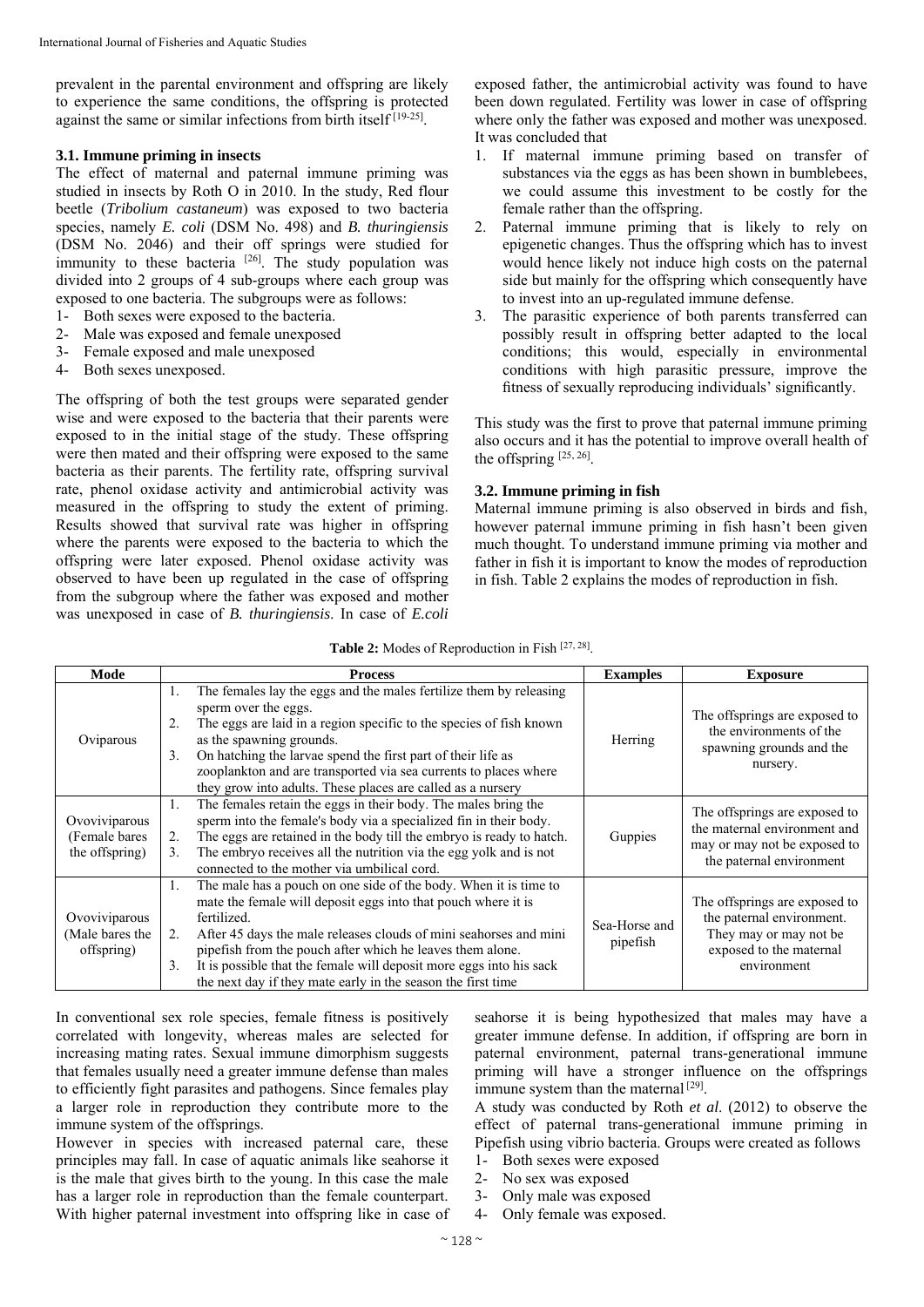Offsprings of these test groups were exposed to the same strain of vibrio bacteria and their response strength was measured by enumeration of immune cells and by measuring mRNA expression levels for specific immune response genes. It was found that the offsprings of group 1 exhibited a strong response to the bacteria. None of the immune parameters tested were affected in offsprings of group 4 but some up regulation was observed in offsprings of group 3.

It was thus concluded that maternal contribution alone is not enough to boost the immune systems of the offsprings. Maternal as well as paternal investment is required to unlock certain characteristics of the immune system which leads to enhanced immunity in the offsprings. The bi -parental investment may lead to activation of some immune cell signaling pathways in the offsprings. Further study needs to be conducted in order to find out parental dependence in development of immune cell signaling pathways in fish Maternal trans-generational immune priming is already studied in fish but not much study has been carried on paternal transgenerational immune priming. Further study on the pipefish model can help unravel the mysteries of male pregnancy and bi parental immune priming.

#### **4. Future research avenues**

Since not much is known about the immune system of fish and about parental dependence in development of immunity in offsprings it is important to carry out further studies regarding this paternal trans-generational immune priming in case of oviparous fish must be studied. Once each parent's role in the development of the offsprings immune system is established it will be possible to understand what exactly triggers the immune cell signaling pathway that leads to enhanced immunity in the offsprings against the microbes that immune challenged its parents. Based on this knowledge it is possible to immunize the future offsprings by exposing the dominant parent to the prevalent infectious threats. This will result in offsprings that have a better survival rate compared to their parents. This can act as a substitute to vaccination. This feature can find its application in aquaculture where a lot of money is lost on account of low survival rate of offsprings due to their limited immune system.

Adaptive immunity system of fish and the parental dependence on the development of the same must be researched in order to isolate traits that can be enhanced by treating the maternal or/and paternal contributor. It is possible that fish which invest more on their immune system may face problems in their other systems. It is thus important to study the fertility rate and growth rate of immune primed offsprings.

## **5. References**

- 1. Food and agriculture Organization of the United Nations. http://www.fao.org/aquaculture/en/ 31<sup>st</sup> August, 2015.
- 2. Aquaculture resources. http://www.seaweb.org/resources/aquaculture/species. php, 31<sup>st</sup> August, 2015.
- 3. Fish Diseases in Aquaculture. http://www.thefishsite.com/articles/43/fish-diseases-inaquaculture, 31<sup>st</sup> August 2015.
- 4. Fish diseases and parasites. https://en.wikipedia.org/wiki/Fish\_diseases\_and\_parasites #cite\_note-Moyle615-7,  $31<sup>st</sup>$  August, 2015.
- 5. Schmid-Hempel P. Evolutionary ecology of insect immune defences. Annu. Rev. Entomol 2005; 50:529-551.
- 6. Little TJ, Kraaijeveld AR. Ecological and evolutionary

implications of immunological priming in invertebrates. Trends Ecol. Evol 2004; 19:58-60.

- 7. Tate AT, Rudolf VHW. Impacts of life stage specific immune priming on invertebrate disease dynamics. Oikos 2012; 121:1083-1092.
- 8. Tidbury H, Pedersen A, Boots Within M. Tran generational immune priming in an insect to a DNA virus. Proc. R. Soc. B 2011; 278:871-876.
- 9. Roth O, Joop G, Eggert H, Hilbert J, Daniel J, Schmid-Hempel P. *et al*. Paternally derived immune priming for offspring in the red flour beetle, *Tribolium castaneum.* J Anim Ecol. 2010; 79:403-413.
- 10. Secombes CJ. The nonspecific immune system: Cellular defenses. In: The Fish Immune System: Organism, Pathogen, and Environment, G. Iwama & T. Nakanishi (Eds.), 1996, 63-105.
- 11. Press CML, Evensen O. The morphology of the immune system in teleost fishes. Fish Shellfish Immunol 1999; 9:309-318.
- 12. Fearon DT, Locksley RM. The instructive role of innate immunity in the acquired immune response. Science 1996; 272:50-53.
- 13. Jimeno CD. A transcriptomic approach toward understanding PAMP-driven macrophage activation and dietary immunostimulant in fish. PhD Thesis, 1-222, Departament de Biologia Cellular, Fisiologia Immunologia, Facultat de Ciències, Universitat Autòmona de Barcelona, Barcelona, Spain, 2008.
- 14. Medzhitov R. Recognition of microorganisms and activation of the immune response. Nature 2007; 449:819- 826.
- 15. Shoemaker CA, Klesius HP. Lim Immunity C disease resistance in fish. In: Nutrition and Fish Health, L. Chhorn, C.D. Webster (Eds.), New York 2001; 7:149-162.
- 16. Tort L, Balasch JC, Mackenzie S. Fish immune system. A crossroads between innate and adaptive responses. Inmunologia 2003; 22(3):277-286.
- 17. Sunyer JO, Zardakis IK, Sahu Lambris JD A. Multiple forms of complement C3 in trout that differ in binding to complement activators. Proc Natl Acad Sci USA 1996; 93:8546-8551.
- 18. Tidbury H, Pedersen A, Boots within M. transgenerational immune priming in an insect to a DNA virus. Proc. R. Soc. B 2011; 278:871-876.
- 19. Haig D. The kinship theory of genomic imprinting title. Annu. Rev. Ecol. Evol. Syst. 2000; 31:9-32.
- 20. Bateson P, Barker D, Clutton-Brock T, Deb D, D'Udine B, Foley RA *et al*. Developmental plasticity and human health. Nature 2004; 430:419-421.
- 21. Bernardo J. Maternal effects in animal ecology. Amer Zool 1996; 36:83-105.
- 22. Mousseau TA, Fox CW. The adaptive significance of maternal effects. Trends Ecol. Evol 1998; 13:403-407.
- 23. Moret Y, Schmid-Hempel P. Immune defence in bumblebee offspring. Nature 2001; 414(6863):506.
- 24. Sadd BM, Schmid-Hempel P. Insect immunity shows specificity in protection upon secondary pathogen exposure. Curr Biol 2006; 16:1206-1210.
- 25. Sadd BM, Schmid-Hempel P. Facultative but persistent transgenerational immunity via the mother's eggs in bumblebees. Curr Biol 2007; 17:1046-1047.
- 26. Roth O, Joop G, Eggert H, Hilbert J, Daniel J, Schmid-Hempel P *et al* Paternally derived immune priming for offspring in the red flour beetle, *Tribolium castaneum*. J